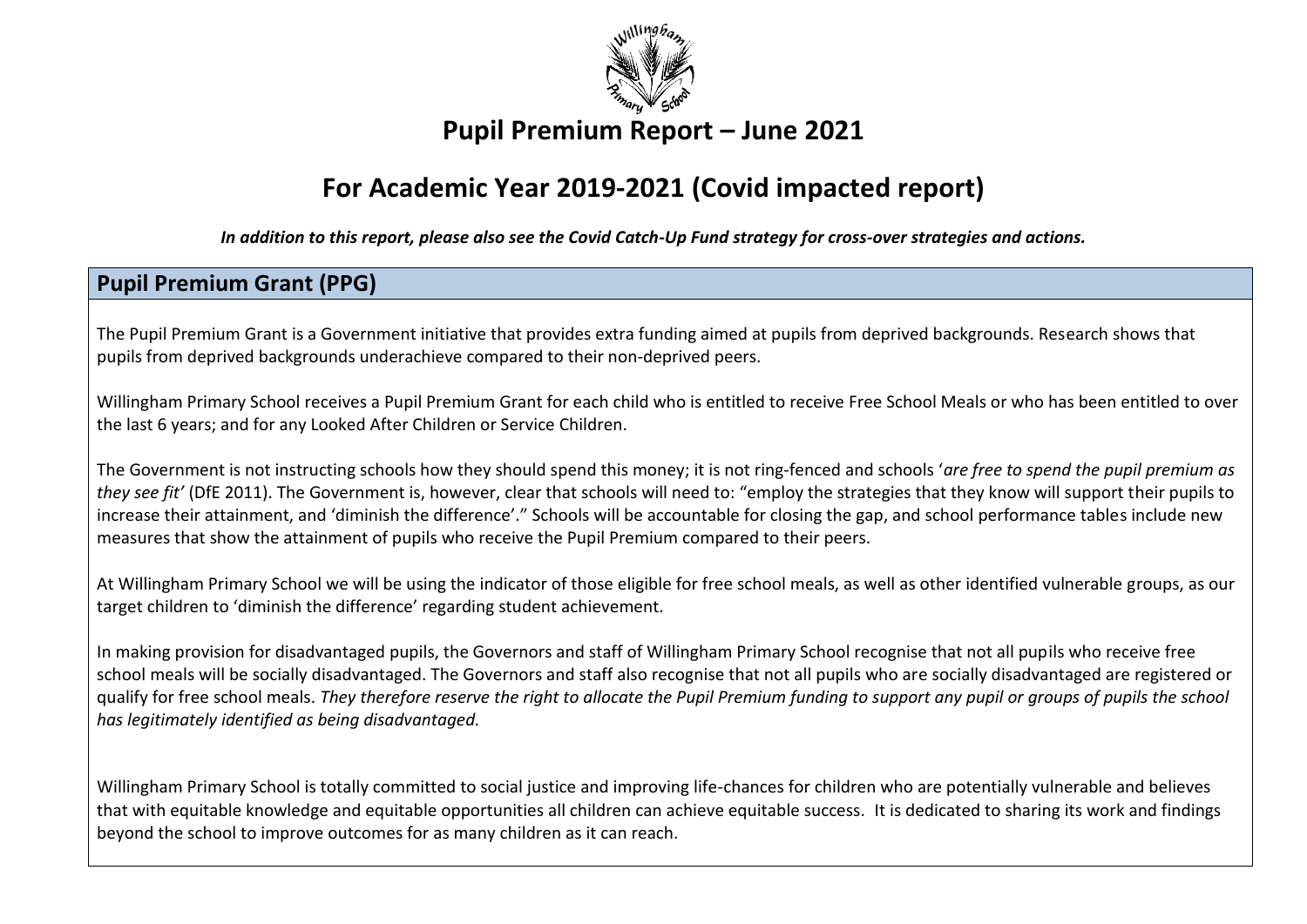Due to the global pandemic that resulted in school closures from March 2020 to September 2020 and further closures during the spring term of 2021, this report covers the spending allocated since September 2019, with the greatest focus on the impact seen during the autumn and summer term of 2020-21. The main strategic actions from the 2019-20 Pupil Premium Strategy were carried over into the 2020-21 Pupil Premium Strategy as a result of the impact that the closures had on the school's ability to deliver these.

### **Context of the School**

At Willingham Primary School we believe that with equitable knowledge and equitable opportunities all pupils can achieve equitable success. The pupil premium grant is additional funding for publicly funded schools in England. It's a school-level grant that gives schools extra resources to help them meet challenges, including those arising from deprivation. It's allocated for schools to: improve the academic outcomes of disadvantaged pupils of all abilities close the attainment gap between disadvantaged pupils and their peers across the country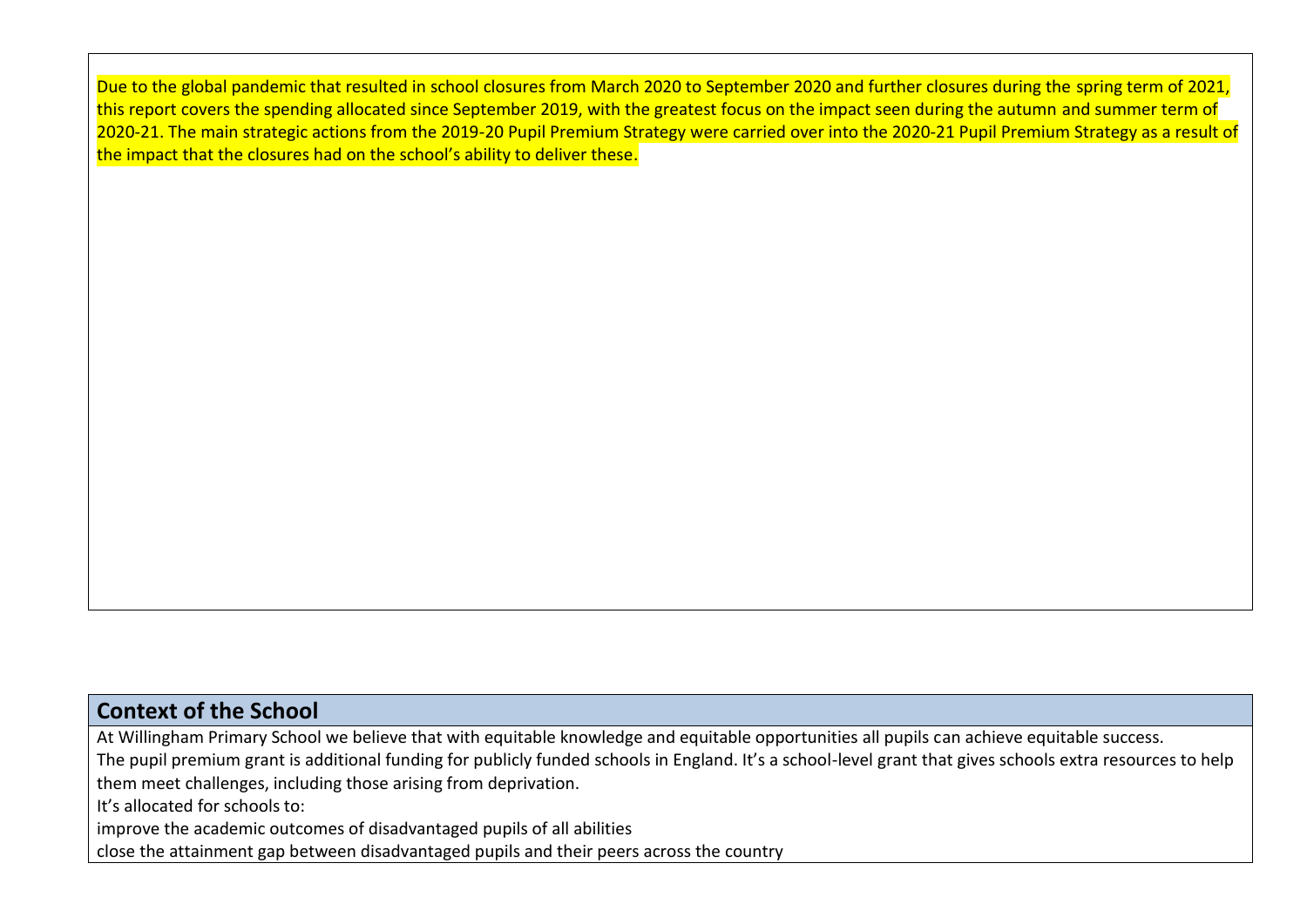The school employs a three-tiered approach to supporting disadvantaged pupils.

#### **Whole school improvement of teaching**

Ensuring an effective teacher is in front of every class, and that every teacher is supported to keep improving, is the key ingredient of a successful school and should be the top priority for Pupil Premium spending. We believe that improving the quality of teaching for all pupils will have a disproportionately positive impact on pupils from disadvantaged backgrounds.

At Willingham Primary School we focus on providing a knowledge-based curriculum, delivered using memory-rich pedagogies and all staff PD is focused on developing staff understanding of and ability to deliver our intended curriculum.

#### **Contextualised support for pupils**

We carefully consider both the make-up of our disadvantaged cohort (taking into account coalescent needs for eg. PPF, SEND and GRT or PPF and CP issues) and specific school development areas and use this information to provide contextualised support for the pupils at Willingham Primary School. This may include mental health and wellbeing provision, catch-up interventions for small groups and one-to-one support. Our intervention is not on disadvantaged students as a cohort, it's a strategy which should help to close many gaps in achievement, not just for those receiving the Pupil Premium

#### **Wider strategies including support for individual pupils**

Due to the complex needs of the disadvantaged pupils at Willingham Primary School, we recognise that some pupils need specific support with individual difficulties or barriers to learning. We allocate a proportion of funding each year to enabling equitable access to our curriculum for all pupils. Support might include: payment for school trips and visits, uniform to ensure that pupils feel fully part of the community, clubs and after-school provision to allow access to wider curriculum experiences, KS2 tuck-shop cards to provide a healthy snack daily.

We measure the impact of our provision through our school drivers of Active Participation, Equitable Success and Improvement. We use both academic and wider outcomes to assess disadvantaged progress towards their goals. We do this through termly Pupil Progress Meetings and analysing termly/yearly assessment data, but recognise that the impact (particularly of individualised support) cannot always be measured.

The impact of the overall strategy for disadvantaged pupils is reviewed in termly 'Disadvantaged and Gap Analysis SMT meetings. Willingham Primary School is a two-form entry school with 335 pupils currently on roll. Pupil premium funding represents a small proportion of our overall budget; however, we are committed to providing personalised targeted support to ensure that it is spent to maximum effect for identified pupils.

During the 2019-20 academic year we had 51 children in receipt of the PPG, 17% of our school population were eligible for pupil premium. During the 2020-21 academic year we had 58 children in receipt of the PPG, 17% of our school population were eligible for pupil premium.

## **An Overview of Vulnerable Groups at Willingham Primary School**

Willingham Primary School is committed to ensuring all pupils make excellent, progress including those who could be vulnerable.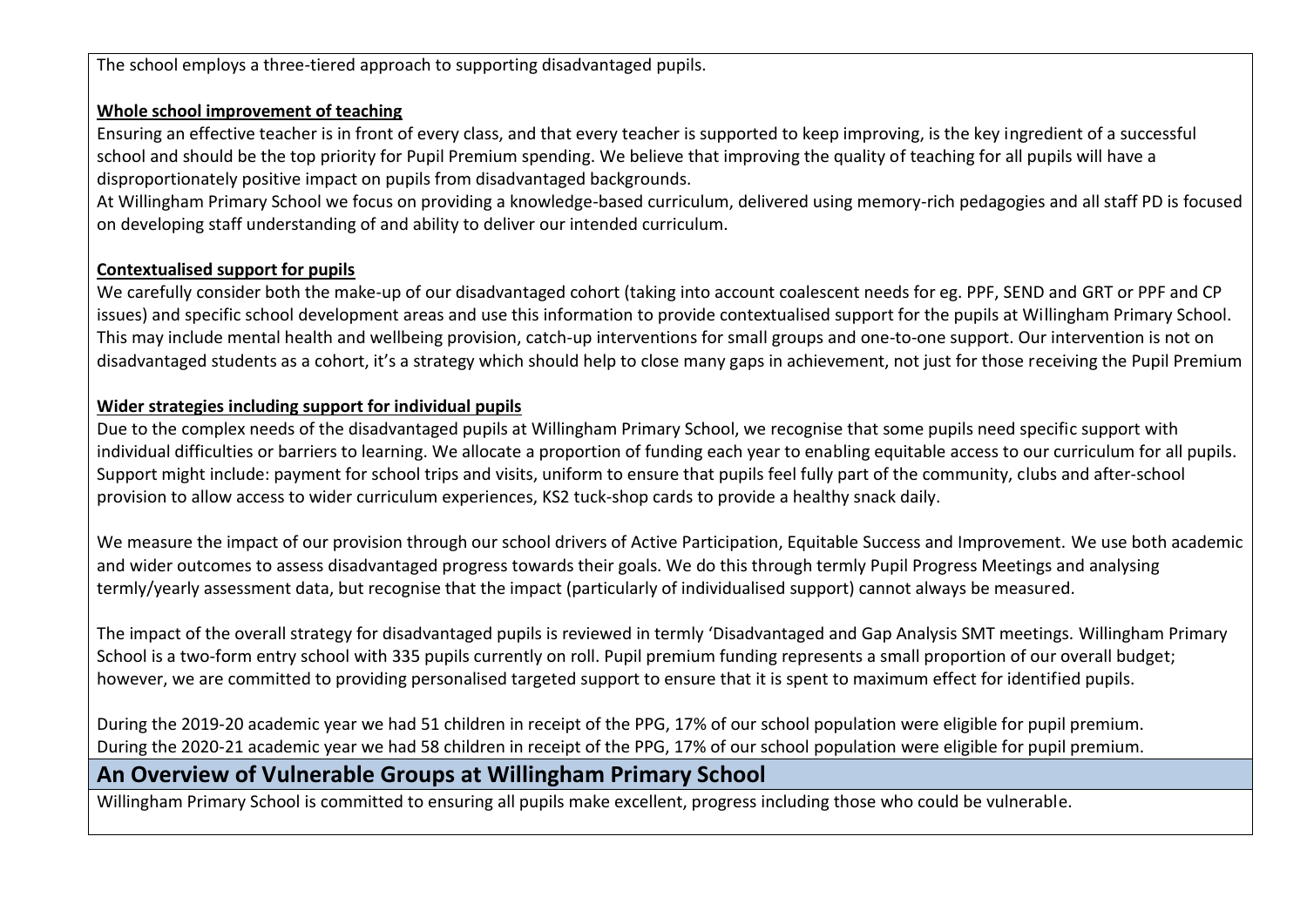#### **What are vulnerable groups?**

Vulnerable children are amongst those groups that may need additional support or intervention in order to make optimum progress. Children who have needs, dispositions, aptitudes or circumstances may require particularly perceptive and expert teaching and in some cases, additional support beyond the school.

Willingham Primary School aims to work effectively with every pupil; we support them, to overcome academic or emotional barriers that could prevent optimum progress. We strive to enable all pupils to participate in the full range of activities offered within and beyond the school day, to ensure they have the very best learning experience and make outstanding progress.

Willingham Primary School ensures all staff develop the skills necessary to meet the needs of pupils and families, whose circumstances may make them vulnerable. This, along with good support from external agencies and the Local Authority, helps the school to diminish the difference in the progress pupils are making.

The school works very effectively in partnership with the parents and carers of potentially vulnerable children to help to break down barriers to learning and progress which pupils sometimes encounter.

Pupils for whom the school receives Pupil Premium Funding, those who are disabled and those who have special educational needs currently make variable progress. Willingham Primary School ensures resources are deployed which have a proven impact on raising standards. Provision for this group of pupils is led by Senior Leaders; teachers and teaching assistants are supported with a range of resources aimed at accelerating learning

Assessment plays an important role in supporting all children and pupil progress meetings ensure that all staff understand where the children are at any given time and in which areas support is needed. Tasks are matched to students' abilities and teachers, teaching assistants are deployed to help pupils by providing appropriate resources, support, encouragement and demonstrating skills that impact learners.

As a school, we are consistently evaluating how individual pupils benefit and progress from provision. This may not always be accessed through data but also from a learning culture of talk and shared professional thoughts and judgements.

As a school, we track all pupils against multiple vulnerabilities. Potentially vulnerable groups form the focus of our termly Pupil Progress Meetings and are tracked carefully to in order that they can receive the appropriate support to make the targeted progress, thereby diminishing the difference in attainment.

We track the attainment and progress of these groups:

- $\triangleright$  Pupils who have special educational needs
- ➢ Boys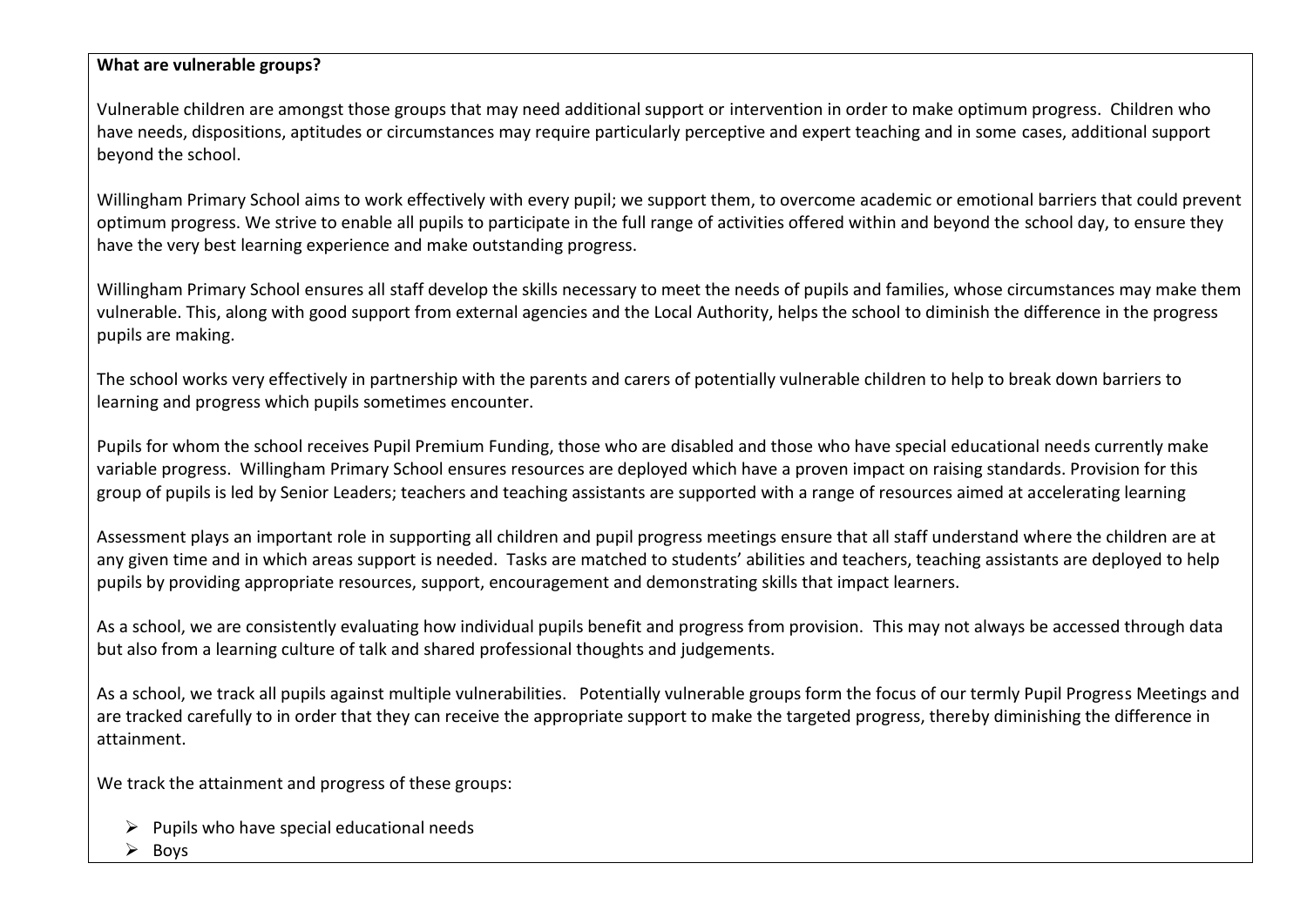- ➢ Girls
- $\triangleright$  Low attaining pupils
- $\triangleright$  High attaining pupils
- $\triangleright$  Pupil Premium Funded pupils
- $\triangleright$  Pupils for whom English is an additional language
- $\triangleright$  Gypsy, Roma and Traveller children
- ➢ Looked after children
- $\triangleright$  Pupils known to be eligible for free school meals (FSM)
- $\triangleright$  Pupils and their families who receive support via external agencies including through CAF
- ➢ Pupils whose attendance falls below 95%
- $\triangleright$  Pupils who are persistently late.

Willingham continues diminishing the difference in attainment between Pupil Premium pupils and their peers. We believe school has a fundamental part to play in securing wellbeing, enhancing life chances and realising personal potential. We believe in the social the power of art, music and performance. We want our children to develop a passion for subjects and pupils have an increasing part to play in the school environment and its provision which they help to create.

We, as a school, have a good understanding of fairness and inclusion. All staff take part in educational development, courses, SENDCO qualification, NQT Mentor etc., and this also enhances the provision for all children.

We have designated staff within the school, who work with specific families and children to ensure they are supported within and beyond the school. Multi-agency meetings are always attended by school staff and every effort is made to support whole families, where we can, recognising that the learning of children from vulnerable families can be significantly hindered by their basic needs not being fully met. For example, providing free morning Breakfast Club and After School Club for children eligible for Pupil Premium Funding. We have seen significant impact on attendance, engagement and attitude to school and learning, for children to whom we have provided such support.

We, in close liaison with our Parent Teacher Association (Willingham School Association), organise school-based and community events and strive to involve families fully in school life. We organise curriculum events in order that parents and carers can provide effective support for their child's learning.

We recognise how important attendance and punctuality are, if children are to make the progress of which they are capable. We work very hard with pupils and families to ensure this remains a key priority. At Willingham Primary School, we see correlation between absence and persistent lateness and low attainment and slow progress. As a school, we proactively bring together professionals from various agencies and we are relentless in implementing the Local Authority's guidelines.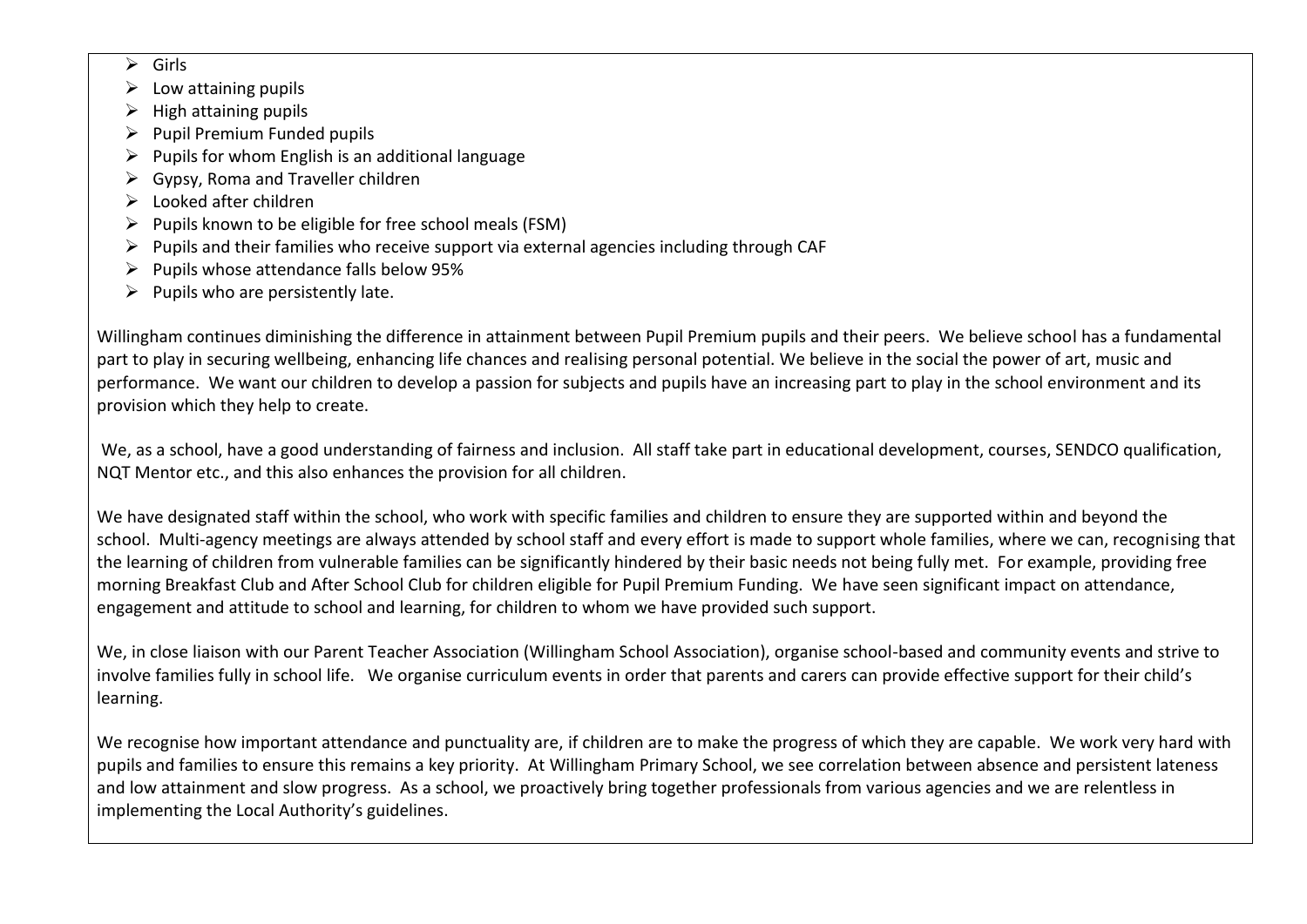Diminishing the difference is core to our work and all those working with the children have a level of accountability to develop practice which supports this aim.

## **Main objectives of Pupil Premium Grant provision**

We recognise each pupil as an individual, and as a result, consider that there is no "one size fits all". By identifying individual barriers, our dedicated team of teachers and support staff are committed to meeting the pastoral, social and academic needs of all children within a caring environment. At Willingham Primary School we maintain a culture among all stakeholders, including parents, for high aspirations and ensure our key objectives are:

- $\triangleright$  Diminishing the difference between pupil premium pupils and the rest of the year group.
- $\triangleright$  Ensuring all teaching is at least good for all children.

We will ensure that all our vulnerable pupils have their needs clearly identified by recognising the barriers to learning and we closely monitor and track their progress through school.

The main intended outcomes for the PPG during academic years 2019-21 were:

- Progress of disadvantaged pupils is accelerated in Reading, Writing and Maths
- Mental health and wellbeing of disadvantaged pupils is improved
- Increased attendance rates for disadvantaged pupils, with a key focus on those from our GRT community.
- Ensure equity of opportunity for all children across the school, regardless of their background, including access to a range of sporting, cultural activities and home learning.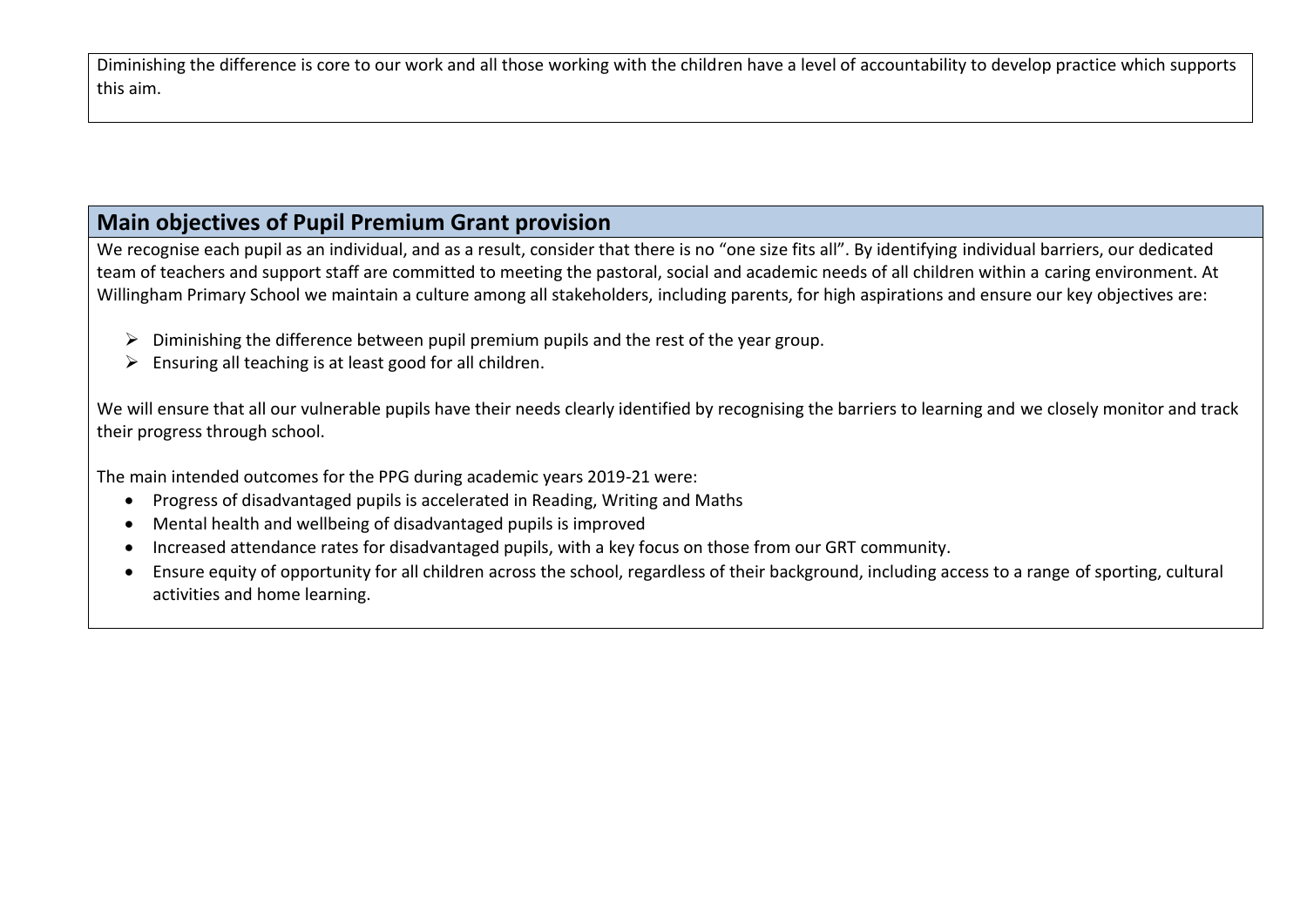| <b>Pupil Premium Grant received 2019-21 Academic Years</b> Whole school improvement of teaching |  |
|-------------------------------------------------------------------------------------------------|--|
|-------------------------------------------------------------------------------------------------|--|

**Total amount of Pupil Premium Grant received 2019-20 - £70,660 Total amount of Pupil Premium Grant received 2020-21 - £78,750 Total Grant over 2019-21 = £149,410**

# **Pupil Premium Expenditure and Outcomes 2019-21 September 2019 – July 2021**

#### **Whole school improvement of teaching**

| <b>Action</b>                                                                        | <b>Cost</b>                                                                           | Impact                                                                                                                                                                                                                                                                                                                                                                                                                                                                                                                                                                                                   |
|--------------------------------------------------------------------------------------|---------------------------------------------------------------------------------------|----------------------------------------------------------------------------------------------------------------------------------------------------------------------------------------------------------------------------------------------------------------------------------------------------------------------------------------------------------------------------------------------------------------------------------------------------------------------------------------------------------------------------------------------------------------------------------------------------------|
| Support staff with understanding<br>and implementing the new<br>behaviour curriculum | Cost of HT/DHT attendance at $ELP - 12$<br>days - £3,600<br>£480 Tom Bennett training | Production of 'What To Do' (WTDs) documents ensure that behaviour<br>management is consistent across classes and different areas around<br>school.<br>Reintegration after the partial closure was managed very well and routines<br>were quickly re-established; as a result the pupils made good progress<br>across the Autumn and Summer terms and began to make up for some of<br>the regression seen, particularly after the first closure.<br>Behaviour analysis shows that behaviour in the classrooms is excellent and<br>allows all pupils to concentrate on their learning. ELP training around |
|                                                                                      |                                                                                       | 'student culture' led to further refinement of the use of 'appreciations'<br>across the school.                                                                                                                                                                                                                                                                                                                                                                                                                                                                                                          |
|                                                                                      |                                                                                       | Playground behaviour monitoring indicates that pupils play well at break                                                                                                                                                                                                                                                                                                                                                                                                                                                                                                                                 |
|                                                                                      |                                                                                       | times; that they are active (game playing and daily mile) and that incidents                                                                                                                                                                                                                                                                                                                                                                                                                                                                                                                             |
|                                                                                      |                                                                                       | are dealt with appropriately by adults.                                                                                                                                                                                                                                                                                                                                                                                                                                                                                                                                                                  |
|                                                                                      |                                                                                       | Yearly staff questionnaire shows that 100% of teachers feel that the                                                                                                                                                                                                                                                                                                                                                                                                                                                                                                                                     |
|                                                                                      |                                                                                       | Behaviour Curriculum supports their ability to teach effectively.                                                                                                                                                                                                                                                                                                                                                                                                                                                                                                                                        |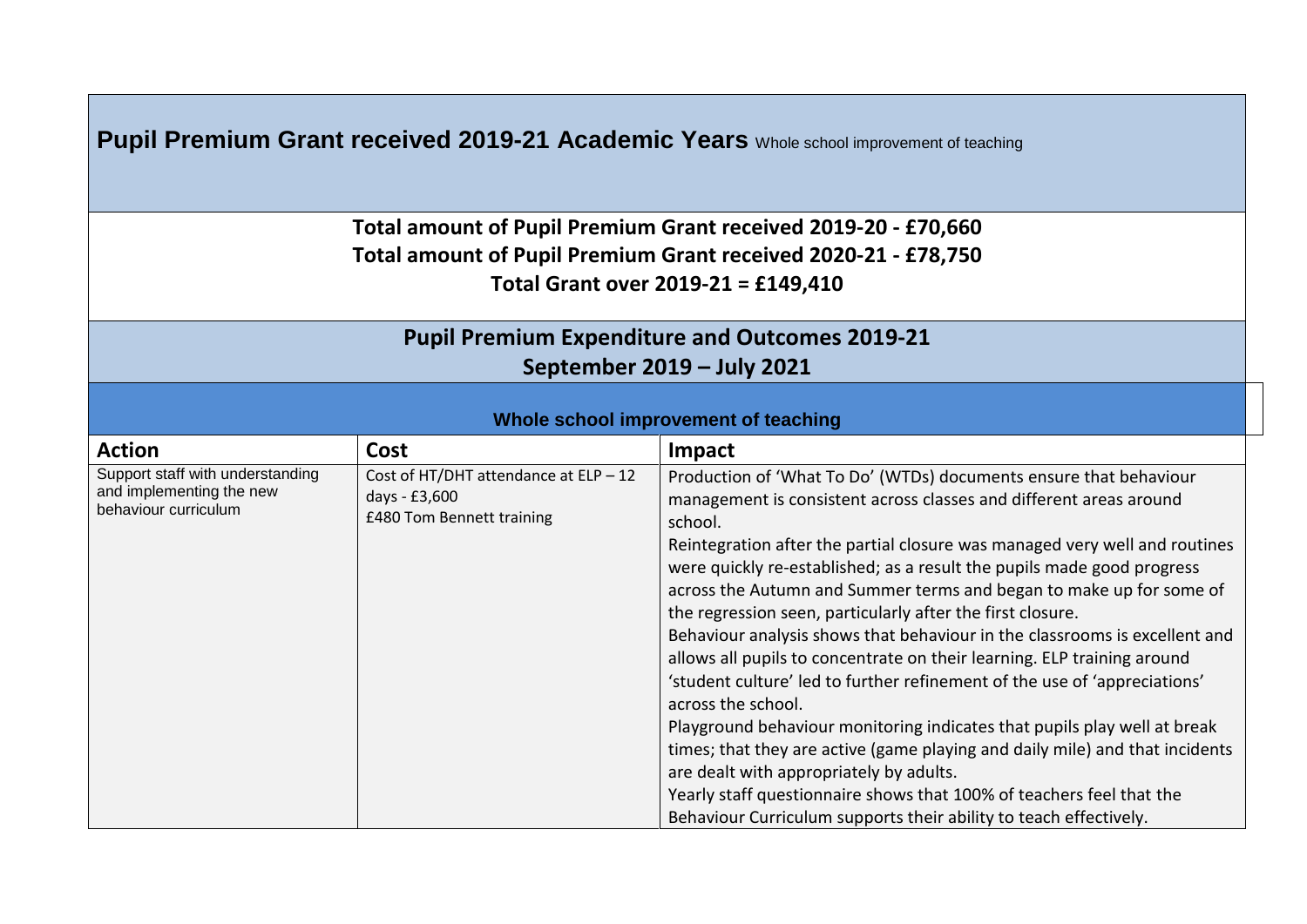| Improve school's curricular provision<br>in English, Maths and History<br>Improve pedagogies and in-class<br>strategies to support acquisition and<br>retention of knowledge.<br>(2019/20 only) | £800 - (Haringey materials)<br>£9,400 - (half day release for SLs)<br>£1600 - Deep dive release<br>£1200 - Maths Subject Leader<br>£400 - English SL release<br>£4,468 - Accelerated Reader<br>£1,000 Maths resources<br>£1000 Professional development<br>materials (including books (TLAC,<br>Writing Revolution etc). | School has a clear, progressive and aspirational curriculum. The Haringey<br>materials and training have supported the planning of a more cogent<br>humanities curriculum. Subject leaders have worked together to ensure<br>that the curricular match each subject's intent statement and that they<br>support the school's mission statement to ensure that all pupils, leave WPS<br>in a position to excel at secondary school. Evidence from the pupils' work<br>in History particularly, shows disadvantaged pupils make excellent<br>progress and developing strong declarative and disciplinary knowledge<br>within the subject.<br>Through ongoing monitoring of planning, lessons and pupil outcomes, the<br>maths subject leaders identified a need for an overhaul of the maths<br>curriculum to ensure that all pupils were provided with the fundamentals<br>to ensure steady, strong progress. As a result, the school will adopt the Ark<br>Maths Mastery curriculum in 2021-22, with significant proportions of staff<br>PD being allocated to its implementation.<br>Further refinement of the English curriculum has ensured that the texts in<br>the Literature Spine have been reviewed and are excellent stimuli for units.<br>Use of Accelerated Reader continues to support progress for pupils across<br>disadvantaged groups, and although the attainment is behind the general<br>cohort, it has held up well across the closure periods for this group.<br>Teaching strategies are more consistent across the school and the use of<br>the materials has ensured that all staff have clear support to deliver the<br>school's curriculum using effective and efficient pedagogies. |
|-------------------------------------------------------------------------------------------------------------------------------------------------------------------------------------------------|--------------------------------------------------------------------------------------------------------------------------------------------------------------------------------------------------------------------------------------------------------------------------------------------------------------------------|---------------------------------------------------------------------------------------------------------------------------------------------------------------------------------------------------------------------------------------------------------------------------------------------------------------------------------------------------------------------------------------------------------------------------------------------------------------------------------------------------------------------------------------------------------------------------------------------------------------------------------------------------------------------------------------------------------------------------------------------------------------------------------------------------------------------------------------------------------------------------------------------------------------------------------------------------------------------------------------------------------------------------------------------------------------------------------------------------------------------------------------------------------------------------------------------------------------------------------------------------------------------------------------------------------------------------------------------------------------------------------------------------------------------------------------------------------------------------------------------------------------------------------------------------------------------------------------------------------------------------------------------------------------------------------------------------------------|
|                                                                                                                                                                                                 |                                                                                                                                                                                                                                                                                                                          | The WTDs have further supported this and have been used with the<br>Teaching Assistants also to ensure that all staff understand the desired<br>WPS pedagogical strategies.                                                                                                                                                                                                                                                                                                                                                                                                                                                                                                                                                                                                                                                                                                                                                                                                                                                                                                                                                                                                                                                                                                                                                                                                                                                                                                                                                                                                                                                                                                                                   |
| PD for teachers ensures that focus<br>is on the most important aspects of<br>pupils' learning (2020-21)                                                                                         | Cost of HT/DHT attendance at $ELP - 12$<br>days - £3,600 (costed above)                                                                                                                                                                                                                                                  | See outcomes above.                                                                                                                                                                                                                                                                                                                                                                                                                                                                                                                                                                                                                                                                                                                                                                                                                                                                                                                                                                                                                                                                                                                                                                                                                                                                                                                                                                                                                                                                                                                                                                                                                                                                                           |
| Development of the school culture<br>and community                                                                                                                                              | £1,000                                                                                                                                                                                                                                                                                                                   | Work from the ELP indicated that further work on developing the school<br>culture could have a significant impact on the behaviour and outcomes for<br>all pupils, but particularly the most vulnerable. The school's ongoing work<br>to consider every aspect of the environment and curriculum that is offered<br>to the pupils, led to work done alongside a local graphic designer to<br>support and promote the school's vision, values and ethos.                                                                                                                                                                                                                                                                                                                                                                                                                                                                                                                                                                                                                                                                                                                                                                                                                                                                                                                                                                                                                                                                                                                                                                                                                                                       |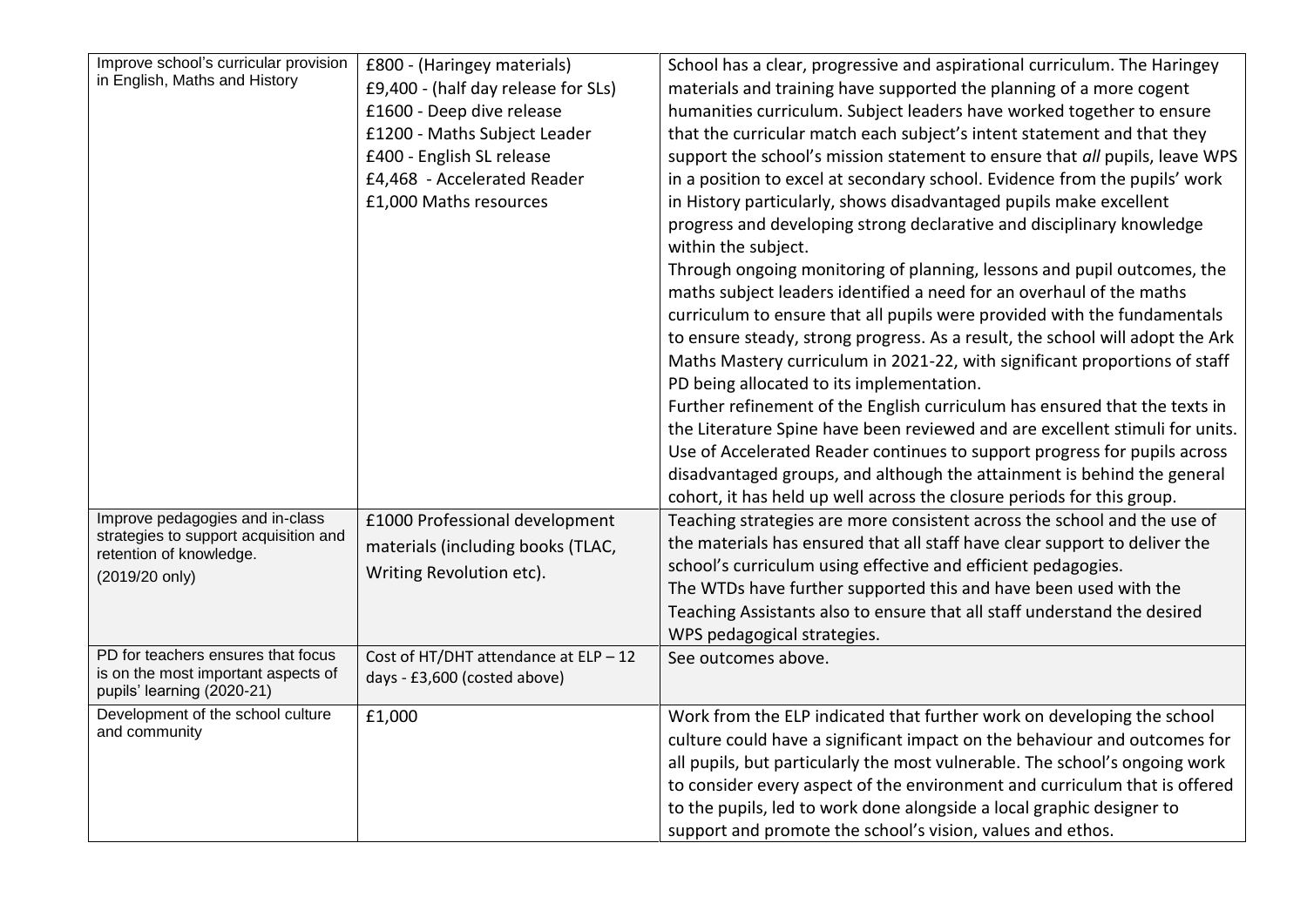| Ensure Home Learning is accessible<br>for disadvantaged pupils and<br>supports their progress away from<br>school | £6,000                                                                                                                                                                                                                                                                                                                                                                   | Disadvantaged pupils were all given access to digital equipment and<br>mobile broadband where needed.                                                                                                                            |  |
|-------------------------------------------------------------------------------------------------------------------|--------------------------------------------------------------------------------------------------------------------------------------------------------------------------------------------------------------------------------------------------------------------------------------------------------------------------------------------------------------------------|----------------------------------------------------------------------------------------------------------------------------------------------------------------------------------------------------------------------------------|--|
| Sub-Total:                                                                                                        | £30,948                                                                                                                                                                                                                                                                                                                                                                  |                                                                                                                                                                                                                                  |  |
|                                                                                                                   |                                                                                                                                                                                                                                                                                                                                                                          | <b>Contextualised support for pupils</b>                                                                                                                                                                                         |  |
| Provide 35 hours of ESA support a<br>week                                                                         | £51,000                                                                                                                                                                                                                                                                                                                                                                  | Disadvantaged pupils are supported in managing a range of self-regulatory<br>behaviours including support with managing emotions, loss,                                                                                          |  |
| Support pupils with disrupted start to<br>schooling with single year group<br>English and Maths lessons           | £20,000 - UQ Teacher for 1 year<br>mornings only                                                                                                                                                                                                                                                                                                                         | Accelerated progress in phonics. In December, 97% of Year 2 children<br>passed the Phonics Screening Check (postponed from June 2021). WPS<br>data in top 10 of Cambs LA schools.                                                |  |
| WPS Provide resources and<br>training for the school's ESA<br>(2019/20 only)                                      | £0                                                                                                                                                                                                                                                                                                                                                                       | Training records for ESA show extensive support for continued professional<br>development.                                                                                                                                       |  |
| Provide TA support for small group<br>interventions                                                               | £3545 - Sensory Circuits<br>£3,112.20 - Toe-by-toe (7 pupils)<br>£367 - Yr 3⁄4 handwriting group (4<br>pupils for 30 wks 20/21)<br>£367 - Yr 3⁄4 writing group (4 pupils<br>for 30 wks 20/21)<br>£367 - Yr % maths number facts (4<br>pupils)<br>£1,117 - Yr 2 phonics intervention<br>(Autumn term)<br>$£1,117 - Yr1$ and 2 phonics<br>intervention (mid-March onwards) | See SEND intervention impact report.                                                                                                                                                                                             |  |
| Year 6 Booster classes                                                                                            | Cancelled due to pandemic                                                                                                                                                                                                                                                                                                                                                | N/A                                                                                                                                                                                                                              |  |
| Tuck shop provision for KS2 pupils<br>(2019/20 only)                                                              | £50 - tuck shop closed at start of<br>pandemic                                                                                                                                                                                                                                                                                                                           | N/A                                                                                                                                                                                                                              |  |
| <b>Employment of Attendance Officer</b>                                                                           | £7,000                                                                                                                                                                                                                                                                                                                                                                   | Attendance for all groups has been good across the school.                                                                                                                                                                       |  |
| Sub-Total                                                                                                         | £88,042.20                                                                                                                                                                                                                                                                                                                                                               |                                                                                                                                                                                                                                  |  |
| Wider strategies including support for individual pupils                                                          |                                                                                                                                                                                                                                                                                                                                                                          |                                                                                                                                                                                                                                  |  |
| Provide 1:1 TA support for identified<br>pupils with high levels of need                                          | £20,441 $-$ 1:1 support for pupils<br>£1,022- support packs for pupils<br>during lockdown 1                                                                                                                                                                                                                                                                              | During the evidence collecting stage in preparation for EHCP applications,<br>pupils were provided with the support that they needed to participate in<br>the classroom, but also to provide sensory breaks, top-up learning and |  |